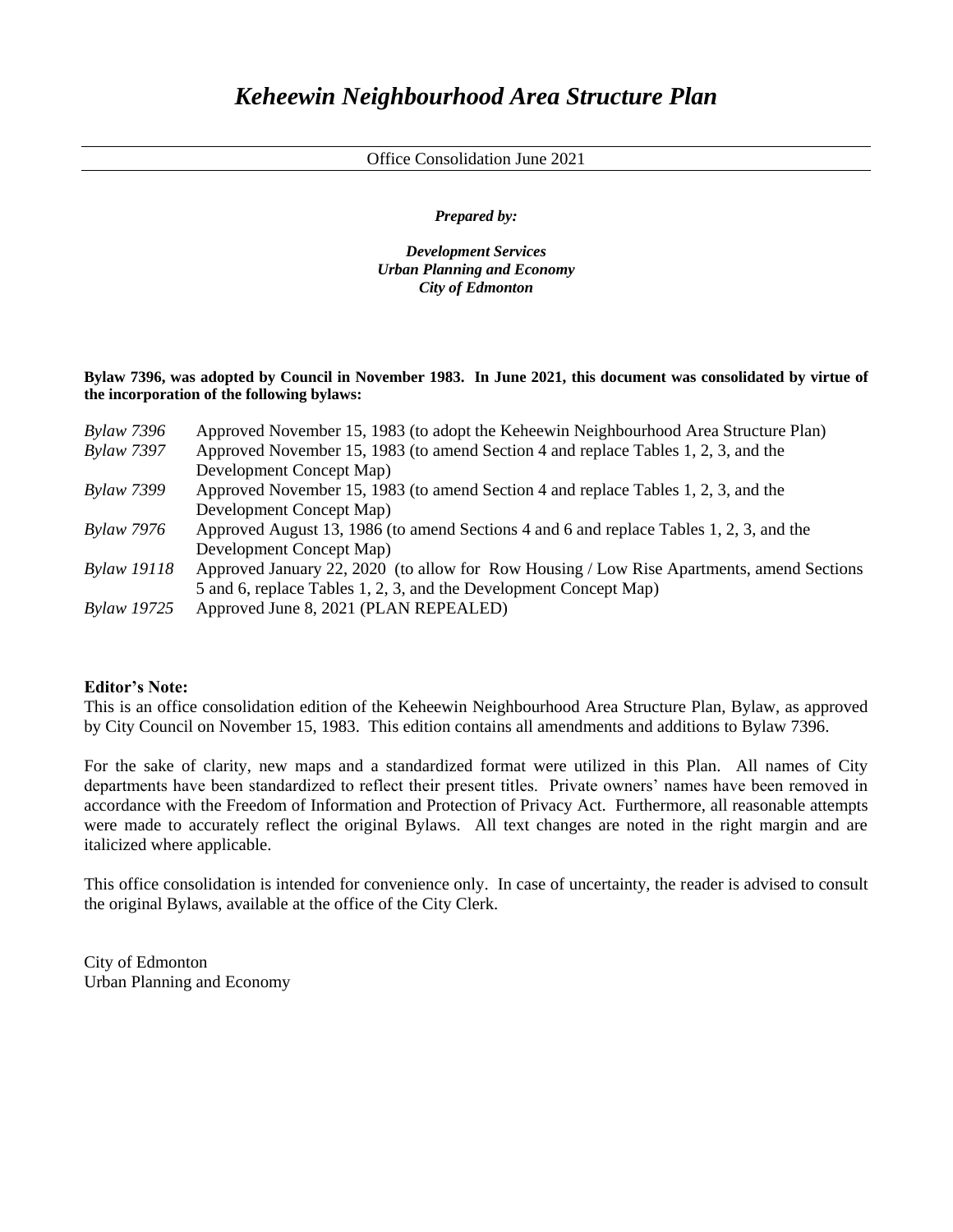#### NEIGHBOURHOOD

#### 1. Introduction

The purpose of the Keheewin Neighbourhood Area Structure Plan is to replace the existing Yellowbird I (Keheewin) Neighbourhood Outline Plan with an Area Structure Plan in accordance with the requirements of the Planning Act.

The Yellowbird I Neighbourhood Outline Plan was approved by the Municipal Planning Commission on 1978 08 10. As a result of changes to the Planning Act, the current legislation recognizes only Area Structure Plans adopted by Bylaw, and, therefore, the Outline Plan must be formally replaced and adopted by Council by Bylaw.

Both Plans establish a generalized plan of land uses to be used to evaluate development proposals in the Keheewin Neighbourhood. In the five years since the adoption of the Outline Plan, however, minor variations have occurred in the implementation of this plan through redistrictings and subdivisions. The Keheewin Neighbourhood Area Structure Plan incorporates these variations so as to provide a realistic, up-to-date planning guide.

#### 2. Keheewin Neighbourhood

Keheewin Neighbourhood is a growing residential area covering about 121 hectares (300 acres) of land in Kaskitayo, immediately west of Calgary Trail. Located just south of Heritage Mall and Ermineskin Neighborhood, it is bounded on the north by 23 Avenue and on the west by 111 Street. To the south and southwest lie Bearspaw Neighbourhood and the Blackmud Creek Ravine.

Residential development in the neighbourhood has proceeded from east to west, generally in accordance with the Outline Plan. East of 105 Street, nearly all of the land is subdivided and in an advanced stage of development, with only small groups of undeveloped lots remaining. West of 105 Street, only the northeast portion has been subdivided, and is undergoing residential development. The balance, consisting chiefly of vacant lands, is awaiting subdivision and redistricting so that urban development may proceed.

#### 3. Land Uses

As summarized in Table 1, Keheewin Neighbourhood is planned as a mixed residential neighbourhood containing, in addition to a variety of neighbourhood services (schools, parks, shopping), a district high school campus. The campus is intended to serve the entire Kaskitayo Outline Plan area.

#### 4. Residential

Keheewin Neighbourhood, when fully developed, will accommodate an estimated population of *5439 at an overall density of 47.47 p.p.g.d.ha* . If the campus lands are not included in this calculation, the density would be *55.40 p.p.g.d.ha.*

Bylaw 7976 August 13, 1986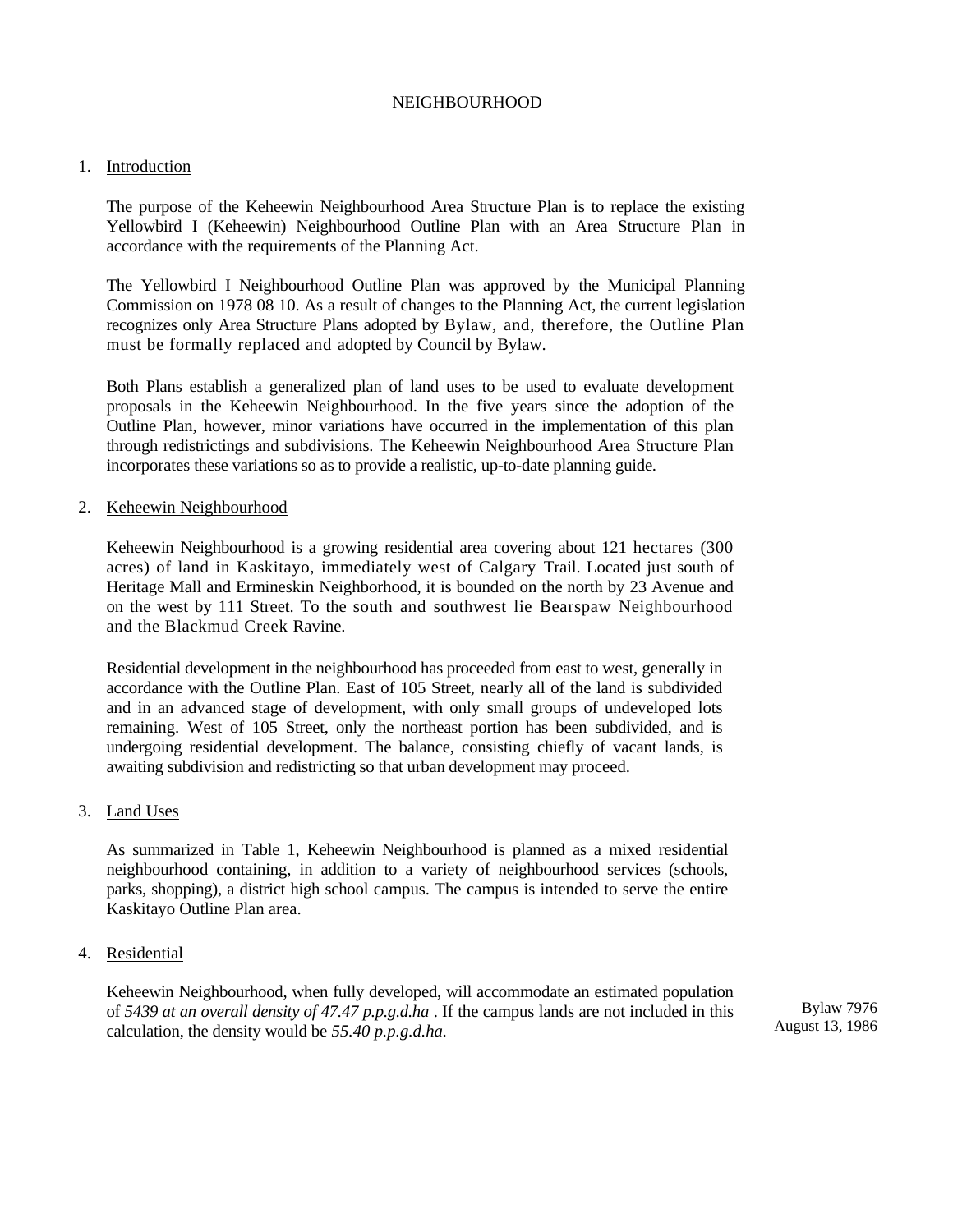Under the Outline Plan, the total population was estimated at 4815 at an overall density of 42.7 p.p.g.d.ha (including campus). The reason for this change is the substantial decline which has occurred in household sizes. Under the Outline Plan, for example, it was estimated that an average of 3.6 persons would occupy each dwelling unit over the whole Plan area, whereas this figure is currently estimated to be 2.8 persons per unit.

This difference in household sizes is large enough to overshadow the significant increase in the projected number of dwelling units which will be constructed in the Plan area. This dwelling unit increase is related primarily to the change in permitted density of low rise apartments which was introduced when the old Zoning Bylaw was replaced by the Land Use Bylaw in 1980.

In addition to the above statistical changes, the Keheewin Neighbourhood Area Structure Plan also consolidates a number of land use changes which have been made through detailed redistricting and subdivision approvals since the adoption of the Outline Plan. These consist of two kinds of changes:

- a) the introduction of Planned Lot Residential uses, which was not envisioned at the time of the Outline Plan; and
- b) minor rearrangement of individual land use types necessitated by site development problems or the need to improve land use transitions.

As a result of these modifications, no significant changes in overall density have occurred.

#### 5. Row Housing / Low Rise Apartments (Site Specific Development Control Provision)

A 1.46 hectare portion of the school site deemed surplus in 2009 as part of the Building Housing Choices initiative shall be developed to accommodate affordable multi-unit housing. The site shall be implemented through a (DC2) Site Specific Development Control Provision of the Edmonton Zoning Bylaw to allow for a range of multi-unit housing forms including Row Housing and Low Rise Apartments, and regulations to ensure that appropriate transitions and design features are applied to minimize the impact of new development on the existing and surrounding uses.

#### 6. Parks/Schools/Open Space

Central to the Keheewin Neighbourhood is a 11.42 ha site intended to accommodate an elementary school, as well as a neighbourhood park. In accordance with this, a public elementary school has been constructed on the site and is presently serving both Keheewin and Bearspaw Neighbourhoods.

The open space system also includes a landscaped pipeline corridor crossing the neighbourhood east of the school/park site. The corridor is connected to adjacent subneighbourhood areas by walkways.

The most dominant feature of Keheewin Neighbourhood is the proposed high school campus to be located north of 19 Avenue between 109 and 111 Streets. *The campus is to provide a public senior high school building site and athletic fields for the Senior High and the District*  Park. Because of its district function, it is strategically located across 23 Avenue from Heritage Mall and the Kaskitayo Transit Centre. Most of the land required for the campus has already been assembled by the City.

Bylaw 19118 January 22, 2020

Bylaw 19118 January 22, 2020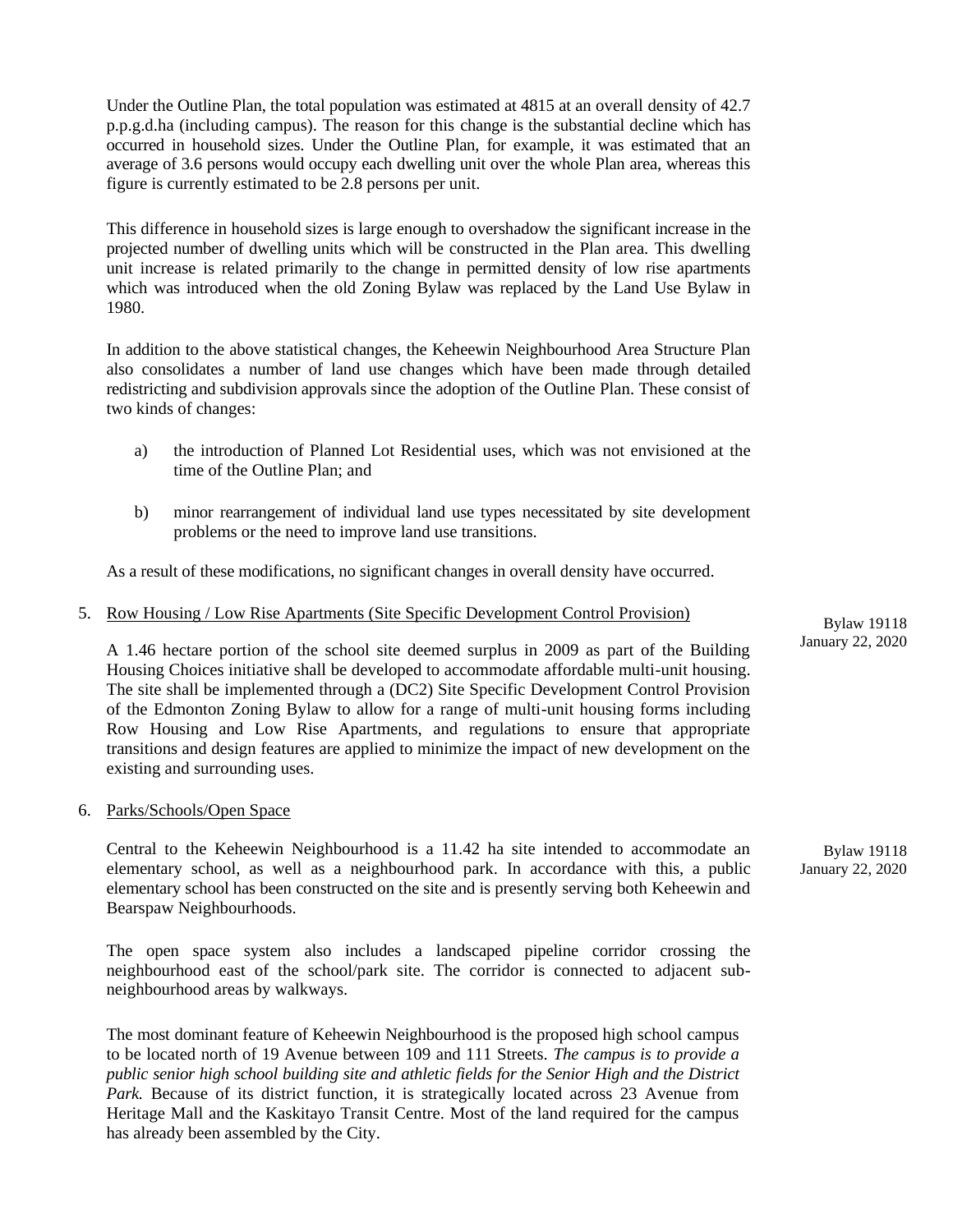## 7. Circulation

Keheewin Neighbourhood is bounded on the west and north by two major arterial roadways, 111 Street and 23 Avenue. Residential lots backing onto 23 Avenue are buffered by a noise attenuation berm. A wall will be added to the top of the berm when noise levels warrant it. On the east, buffered by a noise attenuation berm and wall, is Calgary Trail.

Internally, Keheewin Neighbourhood is served by a hierarchy of local roads and two collector roads, 105 Street/19 Avenue and 109 Street. The collector routes also serve Bearspaw Neighbourhood to the south, connecting that area to 23 Avenue and 111 Street.

## 8. Transit Service

Buses circulating along the collector road system in Keheewin Neighbourhood provide convenient and accessible bus service to all residential areas. The Kaskitayo Transit Centre across 23 Avenue at Heritage Mall provides bus connections to downtown. In addition, provision has been made to accommodate a LRT station at this location.

## 9. Utilities

Storm drainage, sanitary and water supply services are available to Keheewin from trunk lines located along 23 Avenue and 111 Street. Sufficient capacities exist to accommodate the entire neighbourhood

### 10. Conformity with Plans

The Keheewin Neighbourhood Area Structure Plan generally conforms to the provisions of the General Municipal Plan. However, because the original Outline Plan was approved prior to the adoption of the General Municipal Plan in 1980, some areas do not strictly comply with the policies of the Density and Transition Guidelines for residential housing types. Specifically, these variations consist of the juxtaposition of row housing adjacent to single detached housing. It is noted, however, that through modifications introduced through subdivision and redistricting since the Outline Plan was approved in 1978, marked improvements have been made. These improvements are incorporated into the present plan.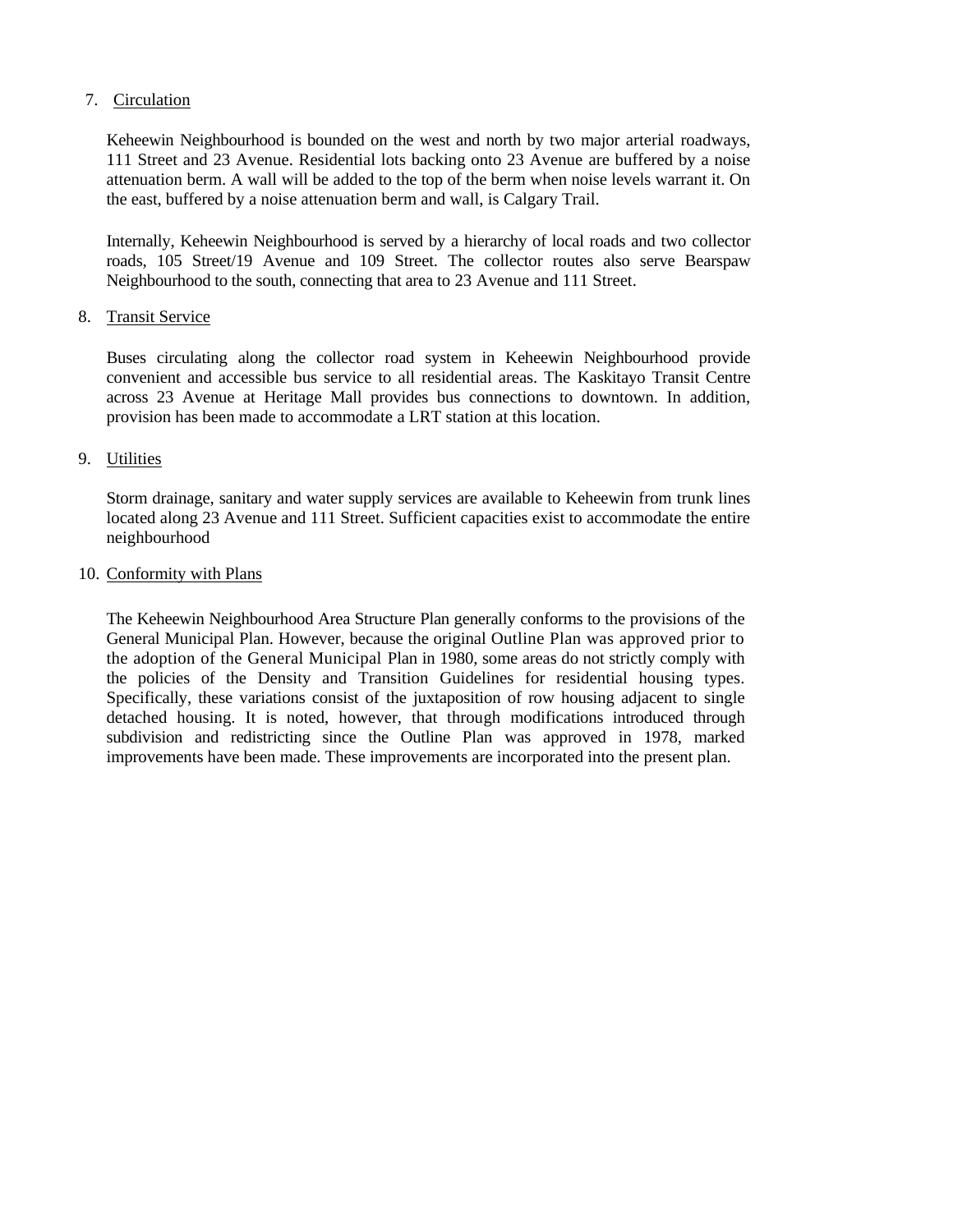# **LAND USE AND POPULATION STATSITICS**

# **TABLE 1: GENERAL LAND USE ANALYSIS**

Bylaw 19118, January 22, 2020

| <b>Land Use</b>                        | Area (ha) |
|----------------------------------------|-----------|
|                                        |           |
| Residential                            | 54.51     |
| Commercial - Shopping Centre           | 4.23      |
| Commercial – Neighbourhood Convenience | 0.32      |
| Neighbourhood Schools/Park             | 11.42     |
| <b>High School Campus</b>              | 16.41     |
| Reservoir                              | 1.91      |
| Circulation                            | 24.88     |
| Institutional                          | 0.89      |
|                                        | 114.57    |
| <b>Gross Developable Area</b>          | 114.57    |
| Pipelines                              | 4.77      |
| <b>Blackmud Ravine</b>                 | 0.41      |
| Noise Berm                             | 1.56      |
|                                        | 6.74      |
| Gross Plan Area                        | 121.31    |

| <b>Land Use</b>      | Area (ha) | <b>Dwelling Units</b> | <b>Population</b> |
|----------------------|-----------|-----------------------|-------------------|
| Single Detached      | 26.18     | 389                   | 1,345             |
| Planned Lot          | 5.12      | 130                   | 403               |
| Semi-Detached        | 4.87      | 127                   | 421               |
| <b>Row Housing</b>   | 7.21      | 299                   | 891               |
| Low Rise Apartments  | 9.76      | 1,220                 | 2,379             |
| Row Housing/Low Rise | 1.46      | 135                   | 263               |
| <b>Total</b>         | 54.6      | 2300                  | 5,702             |

|                                       | <b>With Campus</b> | <b>Without Campus</b> |
|---------------------------------------|--------------------|-----------------------|
| Units per gross developable hectare   | 18.90              | 22.06                 |
| Persons per gross developable hectare | 47.47              | 55.40                 |